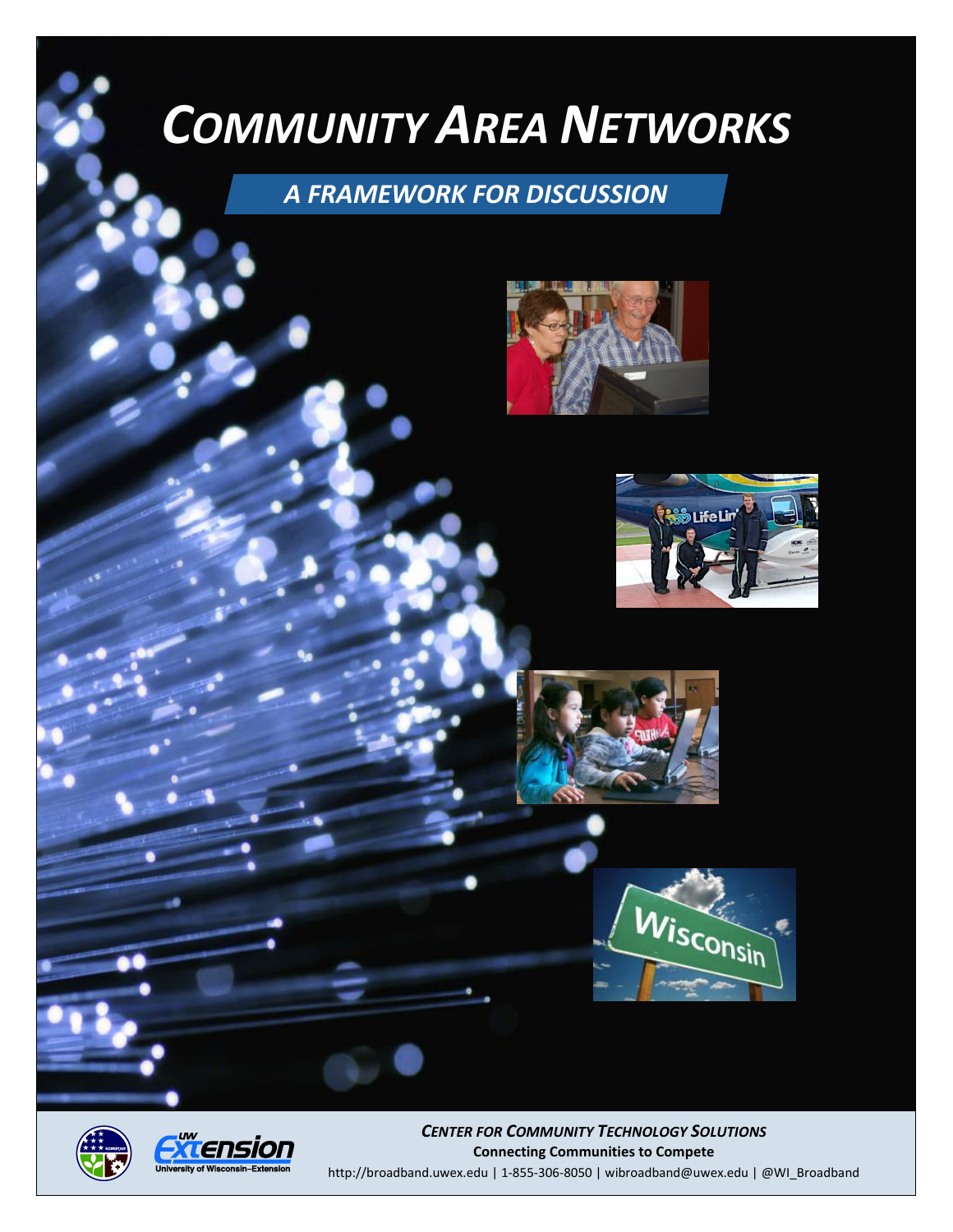The University of Wisconsin-Extension Center for Community Technology Solutions (CTS) would like to acknowledge the efforts and insights of the following groups and people in helping craft this document:

- Chippewa Valley Inter-Networking Consortium (CINC), <http://cincua.org/>
- CTS Community Advisory Board
- CTS Strategic Partnership Group
- <span id="page-1-0"></span>• WiscNet (John Pederson), [http://www.wiscnet.net](http://www.wiscnet.net/)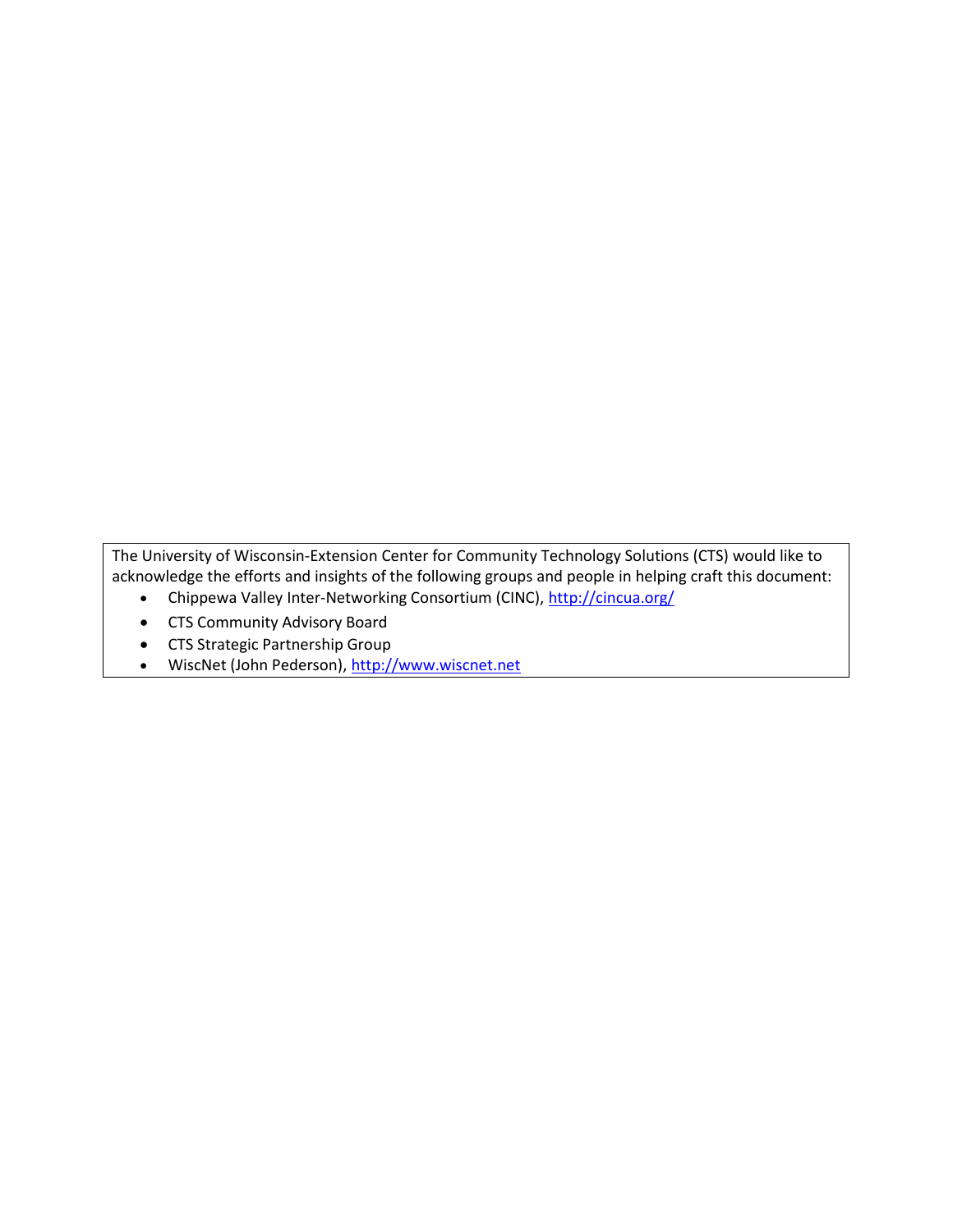# *COMMUNITY AREA NETWORKS: A FRAMEWORK FOR DISCUSSION*

#### **What is a Community Area Network?**

People get together around lots of things – hobbies, professional interests, social causes or the latest home brew. What makes Community Area Networks (CANs) unique from the local PTA or Homeowner's Association is the reason people are gathering – technology. CANs are all about technology. Specifically, they help Community Anchor Institutions (schools, libraries, government, and heath care) to meet their technology needs in an affordable, budget conscience manner.

CANs are high-speed communication networks that are collectively designed and managed to promote innovation, competition, and economic viability in local communities. CANs in Wisconsin most commonly serve local units of government, state government, educational institutions, libraries, health care and nonprofits. These networks expand educational opportunities and improve the availability and efficiency of government and nonprofit services which impact the overall quality of life and economy.

Since the Chief Information Officers and IT Directors of these organizations are most concerned about these matters, they are the members of a community who are most likely to start a CAN. But they can't be the only ones involved. Really successful CANs take the participation of a variety of people.

Successful CANs are like cooperative food markets or farmer's cooperatives. The members of these coops pool their resources to acquire jointly what none could individually. The same is true of CANs. Member organizations pool what they have – existing infrastructure, technical expertise, cash for capital investment – manage it jointly and gain what they can't achieve individually – networks and applications that better meet the needs of those they serve. CANs require a high level of collaboration and consensus among the stakeholders and leaders within the community.

The Chippewa Valley Inter-networking Consortium CAN (CINC) has been at this for over a decade and serves as a model for other CANs in Wisconsin. To learn more of the CINC story, watch this video [\(http://bity.ly/CINC\\_broadband\)](http://bity.ly/CINC_broadband). For more information on the definition and benefits of a CAN, check out the "Build a CAN" section of the BCCB website [\(https://broadband.uwex.edu/resources/build-a](https://broadband.uwex.edu/resources/build-a-can/)[can/\)](https://broadband.uwex.edu/resources/build-a-can/).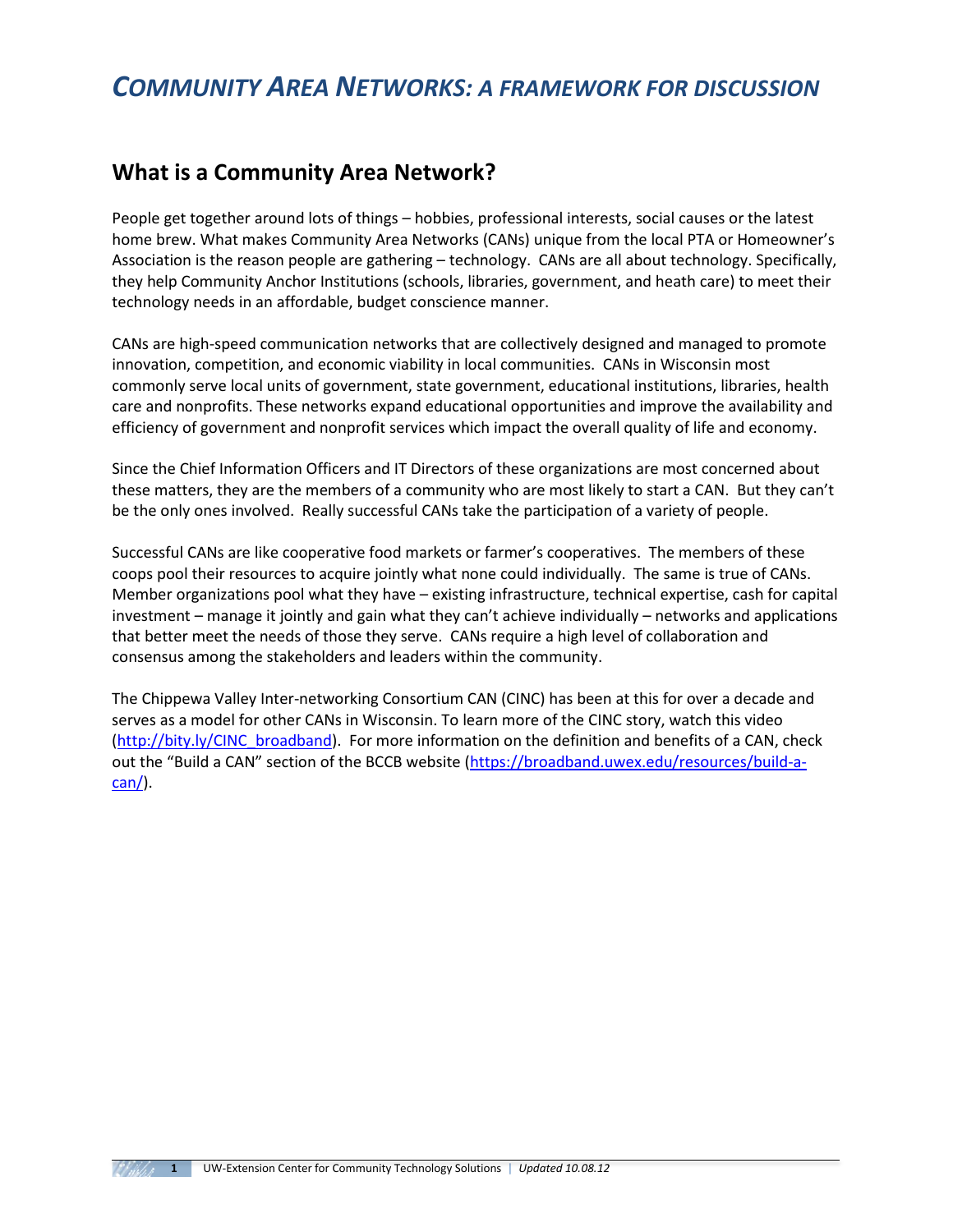# **A Framework**

CANs are more than technology projects. Engaging people throughout the community is critical to the long-term success of the effort. We created a "Community Assessment Framework" to assist with gauging both your community's technology capability and civic engagement as you embark on these important efforts. The framework defines a spectrum of assets and deficiencies, from which communities begin exploring to determine whether they are ready to pursue a CAN, learn how to start a CAN, or improve/extend their CAN. The framework (depicted below) identifies five technology capacity indicators and seven civic engagement indicators that impact a community's ability to start or grow a CAN. Communities interested in improving the level of their connectivity, developing networks that encourage sharing applications and reducing costs fall on a continuum depending on their specific strengths and challenges.

| <b>Technology</b><br>Capability<br>$\bullet$ Existing<br>Infrastructure<br>$\bullet$ Geography                | <b>Technically Capable</b>                                            | <b>Established</b>                                                                           |  |
|---------------------------------------------------------------------------------------------------------------|-----------------------------------------------------------------------|----------------------------------------------------------------------------------------------|--|
| $\bullet$ Technical<br>Expertise<br>• Diversity of<br>Participants<br>$\bullet$ Financial<br><b>Resources</b> | <b>Interested</b>                                                     | <b>Civically Engaged</b>                                                                     |  |
|                                                                                                               |                                                                       | <b>Civic Engagement</b>                                                                      |  |
|                                                                                                               | Awareness<br>Understanding<br>Leadership<br><b>Economic Situation</b> | • Institutional Relationships<br>• History of Collaboration<br>• Public-Private Partnerships |  |

#### **Framework for Assessing Can Development**

This framework is designed as an action guide for a community to assess its capacity and assets. In pursuit of this end an explanation of how to make best use of the framework is essential. Beginning on the next page are steps to follow to engage leaders throughout your community in an assessment discussion. At the end of the discussion you will have a common understanding of where your community lies within the framework. Then the following pages provide suggested next steps arranged by community type (Interested, Technically Capable, Civically Engaged, Established). Regardless of where your community is or what strategy you choose to pursue, the most important things is to keep people involved and discussion going.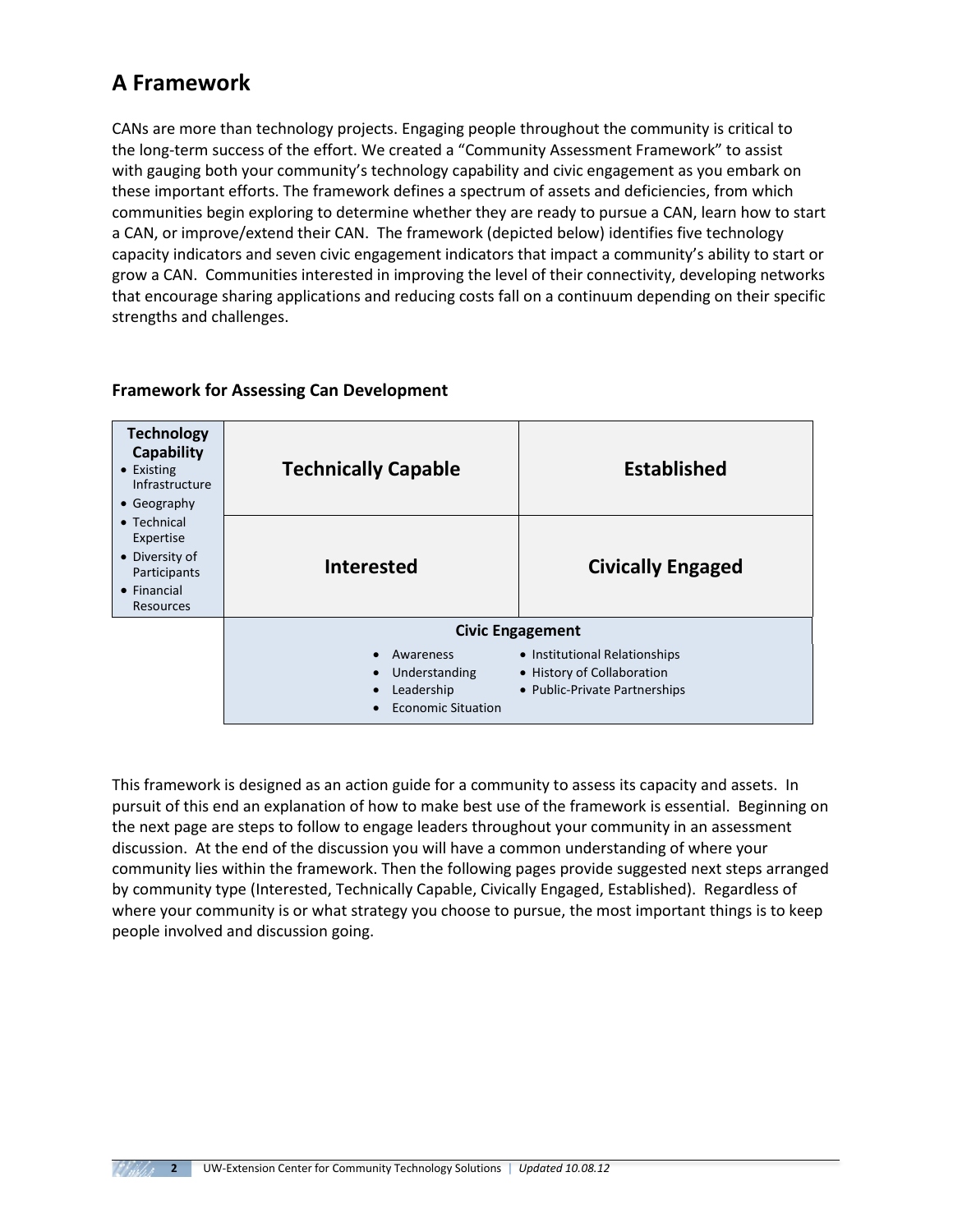## **How to Use the Framework**

This framework and guide will help you assess your community and will direct you to helpful resources; but, the most beneficial pieces will come from the conversations you and others in your community have as you move through the process of developing a CAN. We suggest you work through these steps to get the most out of this first conversation. For additional tips on having a productive conversation see the "Making Conversations Work" (http://bit.ly/Making Conversations Work) and the "Conversation Checklist" [\(http://bit.ly/Conversation\\_Checklist\)](http://bit.ly/Conversation_Checklist) resources.

- 1. Gather a group of community leaders (use the "Leadership Team Member Identification Worksheet" [\(http://bit.ly/CCG\\_leadership\\_id\)](http://bit.ly/CCG_leadership_id) from the Connected Communities curriculum for help identifying who to include.)
- 2. Identify a facilitator. Using the names on your Leadership Team Worksheet consider who has strong skills moderating and facilitating groups and would be a good choice to lead your conversation.
- 3. When your group is together, read the detailed definition of each of the framework indicators and discuss your community. Decide on a score for each indicator using the scale 1-5, whole numbers only, where 1 is low and 5 is high. Record your scores on the Framework Worksheet, found at the end of this guide. Average your scores for each axis, and plot your location on the graph.
- 4. Check your assessment with the broad descriptions below then find a few practical suggestions and resources for how next to proceed. As you move forward remember to have regular conversations with your community partners.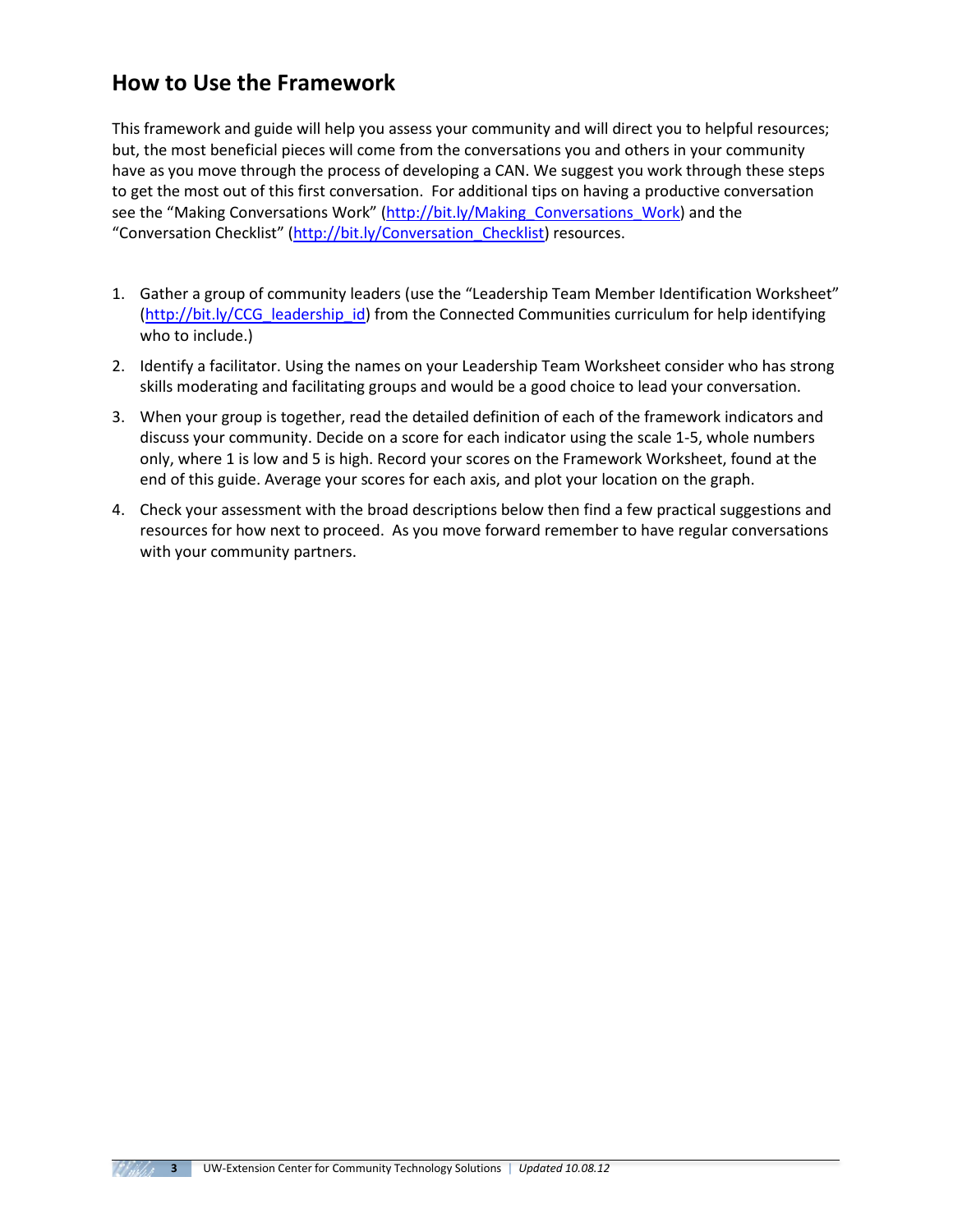# **Community Descriptions and Resources**

## **An Interested Community**

| yailiqe<br>Maqide | <b>Technically Capable</b> | Established       |  |
|-------------------|----------------------------|-------------------|--|
| ത                 | <b>Interested</b>          | Civically Engaged |  |
|                   | Civic Engagement           |                   |  |

*An Interested Community* has little-to-no existing infrastructure and geography such that it's difficult to bring middle mile infrastructure to and/or through the community. The community lacks a diverse set of Community Anchor Institutions (CAIs)<sup>[1](#page-1-0)</sup>. The CAIs that are in the community may not have strong technical expertise or access to the financial resources needed for an initial build/expansion and maintenance. Community leaders have little to no understanding of what broadband is or how it affects quality of life in a community; they may be resistant to engage the topic of broadband. The community may lack the capacity or experience to attract outside resources (i.e., grants, partnerships). No formal, and few informal, relationships exist between public organizations with no history of collaboration, and little-to-no history of partnership between public and private entities in the community; relationships may even be contentious or openly hostile. **An Interested Community And The Community Consider the schools are the schools are the schools are the schools are the schools are the schools are the school and the school and the school and the school and the school an** 

Your community will benefit from some focused work on both community engagement and technical capability components before tackling the complexities of a CAN.

- Strengthen the leadership team within your community and explore alternate ways of improving your connectivity using the National e-Commerce Extension Connecting Communities Guide (http://bit.ly/Connecting Communities Guide). It is designed to help community leaders to improve the availability of access to broadband connectivity across the community; the ability of organizations in the community to use digital technology to achieve their mission and goals; and the ability of individuals in the community to use digital technology to improve their social and economic well-being.
	- o Begin with the "Getting Started" lesson where you'll be introduced to a process for completing any size of connectivity project [\(http://bit.ly/CCG\\_getting\\_started\)](http://bit.ly/CCG_getting_started).
	- o Start to gather a team to work on improving your community's connectivity; use the "Find a Team" lesson [\(http://bit.ly/CCG\\_find\\_a\\_team\)](http://bit.ly/CCG_find_a_team).
	- o Work through the "Learn About Broadband" lesson and subsequent lessons to increase your broadband knowledge [\(http://bit.ly/CCG\\_broadband\\_lesson\)](http://bit.ly/CCG_broadband_lesson).
- Become familiar with examples from other communities
	- o See the story of how one community started a CAN and grew it into a model for others over the last decade; watch the CINC CAN video [\(http://bity.ly/CINC\\_broadband\)](http://bity.ly/CINC_broadband).
	- o Learn how another Wisconsin community increased connectivity without developing a CAN; watch the Town of Three Lakes video [\(http://bit.ly/ThreeLakes\\_broadband\)](http://bit.ly/ThreeLakes_broadband).
- Learn what broadband services already exist in your area and who provides them
	- o Review the Link Wisconsin map to determine which private providers serve your area [\(http://wi.linkamericadata.org\)](http://wi.linkamericadata.org/).
	- o Connect with a private provider to discuss how you might work together to meet the broadband connectivity needs of your community. Check out these state associations for list of providers: Wisconsin State Telecommunications Association [\(http://www.wsta.info/\)](http://www.wsta.info/), Wisconsin Cable Communications Association [\(http://www.wicable.tv\)](http://www.wicable.tv/), Wisconsin State Telephone Cooperative Association [\(http://www.wstca.coop/\)](http://www.wstca.coop/), Wisconsin Wireless Association [\(http://www.wisconsinwireless.org/\)](http://www.wisconsinwireless.org/)
- Work with a specialist and receive individualized coaching and support -- contact the Center for Community Technology Solutions at 855-306-8050 o[r wibroadband@uwex.edu.](mailto:wibroadband@uwex.edu)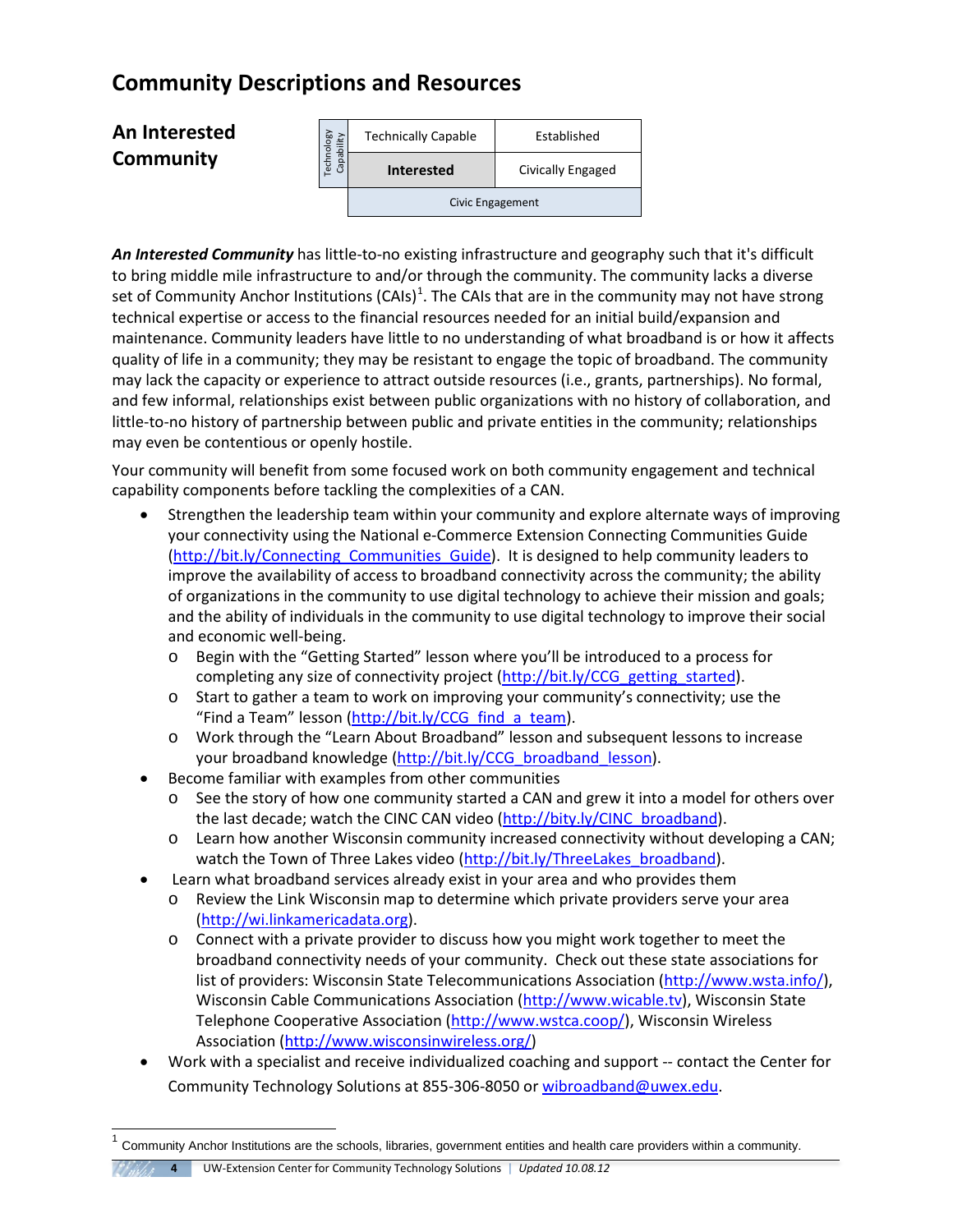| A Technically        | <b>ABolo</b><br>litγ<br>ä  | <b>Technically Capable</b> | Established       |
|----------------------|----------------------------|----------------------------|-------------------|
| Capable<br>Community | σ<br>Tech<br>$\Omega$<br>ී | Interested                 | Civically Engaged |
|                      |                            | Civic Engagement           |                   |

In *A Technically Capable Community,* CAIs have strong technical expertise and have made significant investments in infrastructure. Their technology leaders may be exploring how to share infrastructure, share applications or other ways to cooperatively meet their technology needs. However, few community leaders outside the technology sphere have an understanding of what broadband is or how it affects quality of life in the community. Meeting technology needs is not a priority of community leaders or the community at large. There may be pressure to divert any cost savings from cooperative technology use away from infrastructure maintenance and/or expansion. The community may lack the capacity to attract outside resources (i.e., grants, partnerships). The community may have no formal, and few informal, relationships between public organizations, no history of collaboration, and little to no history of partnership between public and private entities in the community; relationships may be contentious or openly hostile. **Example 11**<br> **Interested by the control of the Community,** CAIs have the control of the community of the community, CAIs have to consider the interesting and the ments in infrastructure. Their technology leaders may be ex

What could a technically capable community do next?

- Strengthen the broadband leadership team within your community using the National e-Commerce Extension Connecting Communities Guide [\(http://bit.ly/Connecting\\_Communities\\_Guide\)](http://bit.ly/Connecting_Communities_Guide). It is designed to help community leaders to improve the availability of access to broadband connectivity across the community; the ability of organizations in the community to use digital technology to achieve their mission and goals; and the ability of individuals in the community to use digital technology to improve their social and economic well-being.
	- o Beginning with the "Learn About Broadband" lesson, an overview of broadband is provided for community leaders and residents wanting to learn more about broadband [\(http://bit.ly/CCG\\_broadband\\_lesson\)](http://bit.ly/CCG_broadband_lesson).
	- o Use the set of 11 PowerPoint presentations as you speak with community groups about the vision and benefits for your community [\(http://bit.ly/CCG\\_ppall\)](http://bit.ly/CCG_ppall).
	- o Gauge the level at which community leaders and organizations will collaborate to identify, develop and implement connectivity related projects, like a CAN, using the Community Readiness Assessment [\(http://bit.ly/CCG\\_readiness\\_asmt\)](http://bit.ly/CCG_readiness_asmt).
- Build awareness and understanding of broadband issues.
	- o Begin by forming an education committee; see the Connecting Communities lesson "Form an Education Committee" for more information [\(http://bit.ly/CCG\\_education\\_committee\)](http://bit.ly/CCG_education_committee).
	- o Explore resources for building digital literacy in your community on the Digital Literacy Portal [\(http://www.digitalliteracy.gov/\)](http://www.digitalliteracy.gov/) developed by the National Telecommunications and Information Administration (NTIA) in partnership with nine other federal agencies.
- Find webinars and exercises on organizing, financing and maintaining your CAN in the "Build" a CAN" section of the BCCB website [\(https://broadband.uwex.edu/resources/build-a-can/\)](https://broadband.uwex.edu/resources/build-a-can/).
- Work with a specialist and receive individualized coaching and support -- contact the Center for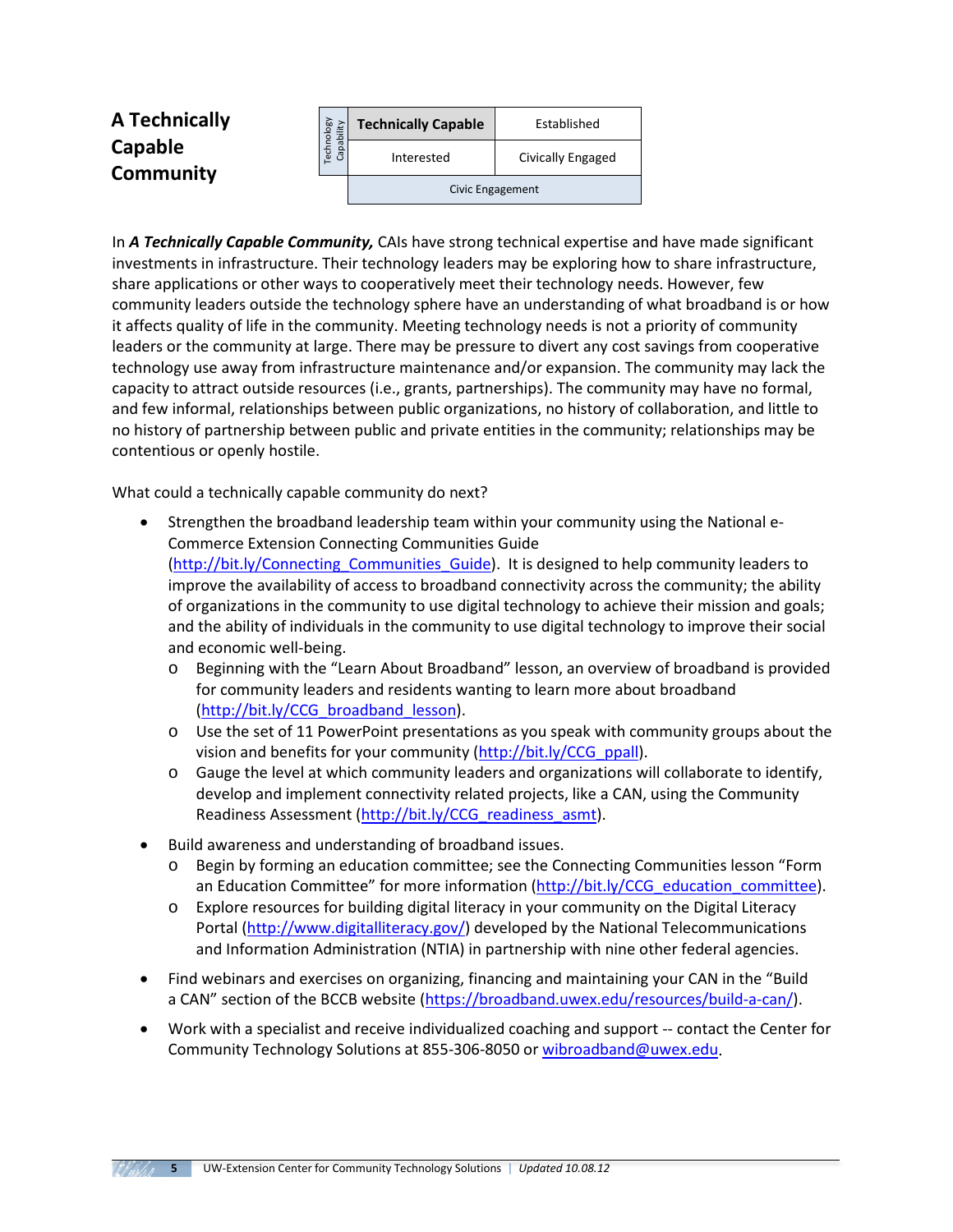| <b>A Civically</b>          | <b>Aill!</b><br>ä      | <b>Technically Capable</b> | Established              |
|-----------------------------|------------------------|----------------------------|--------------------------|
| <b>Engaged</b><br>Community | Techno<br>ᠬᠣ<br>ة<br>ී | Interested                 | <b>Civically Engaged</b> |
|                             |                        | Civic Engagement           |                          |

*A Civically Engaged Community* has little-to-no existing infrastructure and geography such that it's difficult to bring middle mile infrastructure to and/or through the community. The community lacks a diverse set of CAIs. The CAIs that are in the community may not have strong technical expertise or access to the financial resources needed for an initial build/expansion and maintenance. However community leaders have an understanding of broadband and how individuals, business, and institutions could use/are using it. There is broad understanding of the needs of public and civic organizations accompanied by a formal inventory of needs and services. The community has strong, engaged leaders actively committed to improving broadband connectivity. The community has adequate resources for investment in an initial build/expansion as well as adequate resources to maintain a network once built. There is a history of attracting outside resources. Institutionalized relationships are plentiful. Collaboration occurs regularly with mostly favorable outcomes. Public/private partnerships occur regularly and are a significant component of any large undertaking. Community Technically Graphie<br>
Established<br>
Colocally Engaged<br>
Colocally Engaged<br>
Interstate and Colocally Engaged<br>
Interstate in the control of the control of the community. The community<br>
Interstate in the control of the

What could a civically engaged community do next?

- Increase your technical knowledge
	- o Find answers to frequently asked questions about the technology of CANs [\(http://bit.ly/CAN-FAQ\)](http://bit.ly/CAN-FAQ).
	- o Peruse a glossary of terms developed by the Northern Regional Broadband Networks Forum [\(http://bit.ly/broadband\\_glossary\)](http://bit.ly/broadband_glossary).
- Consider other, non-CAN models and options for increasing broadband connectivity in your community
	- o The Town of Three Lakes used a simple technology fair to increase the privately provided options in its area [\(http://bit.ly/ThreeLakes\\_broadband\)](http://bit.ly/ThreeLakes_broadband).
	- $\circ$  The Town of Troy worked with a private provider to obtain funding and ease permitting to build additional infrastructure and provide services in the town [\(http://bit.ly/troy\\_ftth\)](http://bit.ly/troy_ftth).
	- o Sauk County leveraged investment in public communication systems to attract private investments [\(http://bit.ly/Egov\\_broadband,](http://bit.ly/Egov_broadband) skip to the 7:20 mark).
	- $\circ$  Explore the use of "dig once" policies that require the installation of conduit during road construction projects thereby reducing the cost for private providers to expand their networks [\(http://bit.ly/dig\\_once\)](http://bit.ly/dig_once).
- Start connecting the public and civic institutions in your community as it makes sense. You may not need a formalized organizational structure but can use intergovernmental agreements instead. (See the "Build a CAN" section of the BCCB website for samples [https://broadband.uwex.edu/resources/build-a-can/.](https://broadband.uwex.edu/resources/build-a-can/))
- Work with a specialist and receive individualized coaching and support -- contact the Center for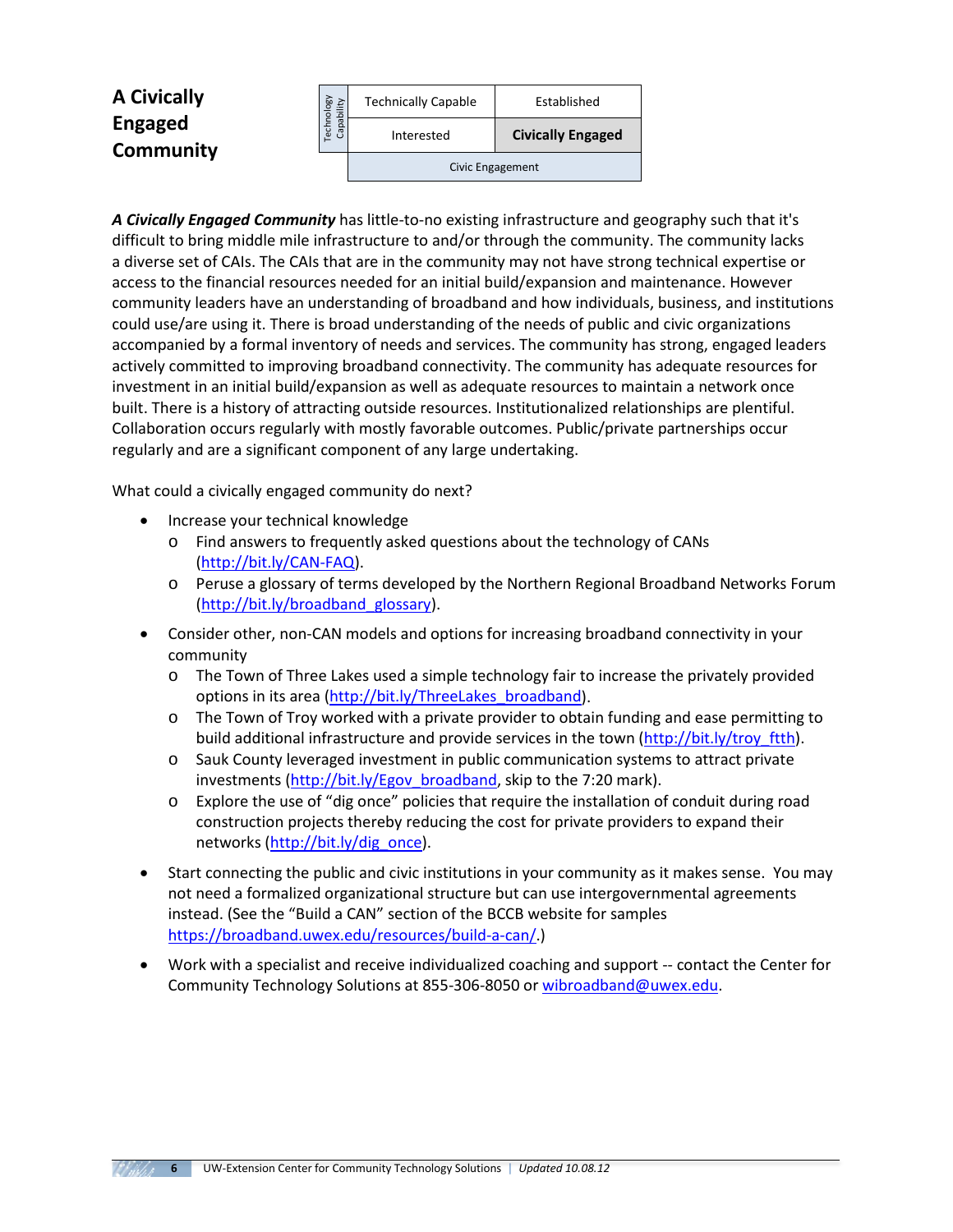## **An Established Community**

| echnology<br>Capability | <b>Technically Capable</b> | <b>Established</b> |
|-------------------------|----------------------------|--------------------|
|                         | Interested                 | Civically Engaged  |
|                         | Civic Engagement           |                    |

In *An Established Community,* CAIs have strong technical expertise and have made significant investments in infrastructure. Their technology leaders may be exploring how to share infrastructure, share applications or other ways to cooperatively meet their technology needs. Community leaders have an understanding of broadband and how individuals, business, and institutions could use/are using it. There is broad understanding of the needs of public and civic organizations accompanied by a formal inventory of needs and services. The community has strong, engaged leaders actively committed to improving broadband connectivity. The community has adequate resources for investment in an initial build/expansion as well as adequate resources to maintain a network once built. There is a history of attracting outside resources. Institutionalized relationships are plentiful. Collaboration occurs regularly with mostly favorable outcomes. Public/private partnerships occur regularly and are a significant component of any large undertaking. **Excluding the studies at the studies at the studies at the studies and the studies and the studies and the studies and the studies at the studies of the studies and the studies and the studies and the studies and the stud** 

What could an established community do next?

- Reach out to anchor institutions or community non-profits that aren't part of your network
	- o Healthcare is an often forgotten segment of CAIs. Consider the benefits of including non-profit healthcare providers in your CAN. Read about how the hospital systems in one Wisconsin community used participation in the local CAN to provide better care [\(http://www.internet2.edu/health/#\)](http://www.internet2.edu/health/).
	- o To find non-profits within your community the Wisconsin Department of Financial Institutions maintains a searchable database of all registered corporations [\(http://www.wdfi.org/\)](http://www.wdfi.org/) and the United Way provides information on partner organizations [\(http://apps.unitedway.org/myuw/\)](http://apps.unitedway.org/myuw/).
- Think regionally
	- o Find information about regional broadband planning efforts on the Link Wisconsin website [\(http://www.linkwisconsin.org\)](http://www.linkwisconsin.org/).
- Add a new technology or look for a new way to leverage the technology you have
	- o Learn about how CINC is expanding their network using WiMax: listen to a podcast [\(http://bit.ly/CINC\\_podcast\)](http://bit.ly/CINC_podcast).
	- o Explore opportunities to work with the private sector. For more discussion on this topic read about how to use public-private partnerships in a CAN [\(http://bit.ly/Public-Private\)](http://bit.ly/Public-Private).
- Consider partnerships to support digital literacy education in your community
	- o Begin by forming an education committee; see the Connecting Communities lesson "Form an Education Committee" for more information [\(http://bit.ly/CCG\\_education\\_committee\)](http://bit.ly/CCG_education_committee).
	- o Explore resources for building digital literacy in your community on the Digital Literacy Portal [\(http://www.digitalliteracy.gov/\)](http://www.digitalliteracy.gov/) developed by the National Telecommunications and Information Administration (NTIA) in partnership with nine other federal agencies.
	- o Read this story of how one established CAN is working with community partners to provide education opportunities in their community [\(http://bit.ly/CINC\\_Seniors\)](http://bit.ly/CINC_Seniors).
- Work with a specialist and receive individualized coaching and support -- contact the Center for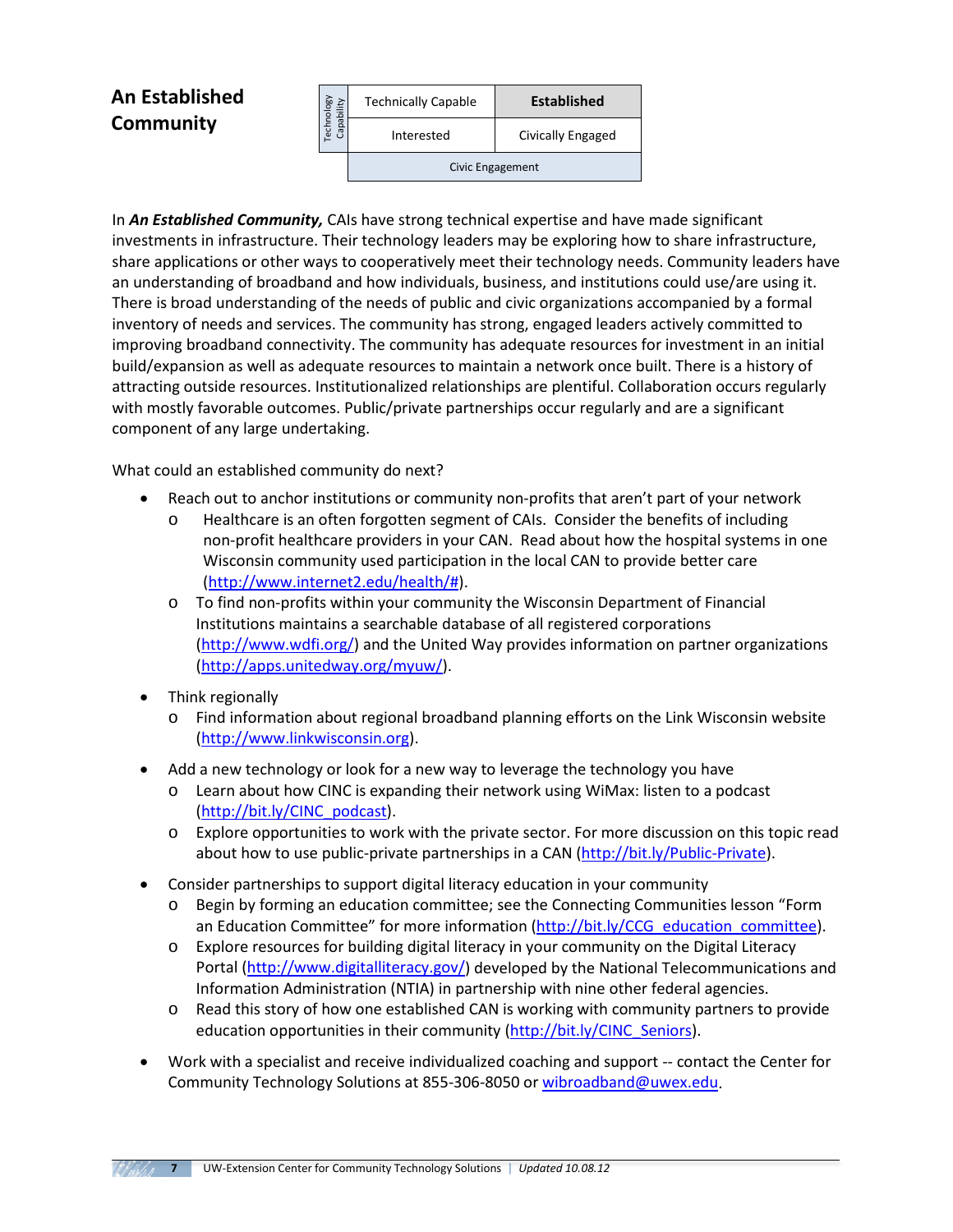## **Framework Worksheet**

To place your community within the Framework for Assessing Community Area Network Development, complete the following worksheet.

#### **FRAMEWORK INDICATORS**

Read the definitions below for each framework indicator and give your community a score from 1 (low) to 5 (high), whole numbers only. Record your reasons and any other thoughts to have for your community discussion. Average the scores for each section.

|                                                                                                                  | <b>Technology Capability</b>                                                                                    |  |
|------------------------------------------------------------------------------------------------------------------|-----------------------------------------------------------------------------------------------------------------|--|
|                                                                                                                  | <b>Existing Infrastructure</b>                                                                                  |  |
|                                                                                                                  | A measure of the amount of telecommunications and network infrastructure, such as fiber, that the community     |  |
|                                                                                                                  | currently owns and has in service. The more infrastructure the higher the score.                                |  |
| <b>Score</b>                                                                                                     | <b>Reason/Notes</b>                                                                                             |  |
|                                                                                                                  |                                                                                                                 |  |
|                                                                                                                  |                                                                                                                 |  |
| Geography                                                                                                        |                                                                                                                 |  |
|                                                                                                                  | A measure of how the geography of the community will facilitate (high) or impede (low) deployment of physical   |  |
|                                                                                                                  | infrastructure. Consider aspects such as how close anchor institutions are to each other, how close the         |  |
|                                                                                                                  | community is to a backbone connection point, and how easy it is to dig in the ground. The easier the geography  |  |
| the higher the score.                                                                                            |                                                                                                                 |  |
| <b>Score</b>                                                                                                     | <b>Reason/Notes</b>                                                                                             |  |
|                                                                                                                  |                                                                                                                 |  |
|                                                                                                                  |                                                                                                                 |  |
| <b>Technical Expertise</b>                                                                                       |                                                                                                                 |  |
|                                                                                                                  | A measure of the breadth and depth of technical expertise in or readily available to CAIs. Consider experience, |  |
|                                                                                                                  | skills and expertise of technical staff related to telecommunications and computer networks. (How expert are    |  |
|                                                                                                                  | your experts?) Consider also the number of technical staff with expertise in these areas. (How deep is your     |  |
| bench?) The greater the expertise the higher the score.                                                          |                                                                                                                 |  |
| <b>Score</b>                                                                                                     | <b>Reason/Notes</b>                                                                                             |  |
|                                                                                                                  |                                                                                                                 |  |
|                                                                                                                  |                                                                                                                 |  |
|                                                                                                                  | <b>Diversity of Participants</b>                                                                                |  |
|                                                                                                                  | A measure of how varied the CAIs are. Consider local government, schools (K-12 and higher education),           |  |
|                                                                                                                  | libraries, healthcare (hospital and clinics) and community non-profits (senior center, community center, food   |  |
|                                                                                                                  | bank, etc.). Consider potential as well as actual participation in the CAN. The more variety in potential CAN   |  |
|                                                                                                                  | participants, the higher the score; the more variety in actual participants, actual engagement, the higher the  |  |
| score.                                                                                                           |                                                                                                                 |  |
| <b>Score</b>                                                                                                     | <b>Reason/Notes</b>                                                                                             |  |
|                                                                                                                  |                                                                                                                 |  |
|                                                                                                                  |                                                                                                                 |  |
| <b>Financial Resources</b>                                                                                       |                                                                                                                 |  |
| A measure of how much money is available to invest in building and maintaining a CAN. These resources can be     |                                                                                                                 |  |
| provided by member organizations or come from outside sources such as grants or partnerships. Consider the       |                                                                                                                 |  |
| communities history in attracting and releasing financial resources to address other challenges. The greater the |                                                                                                                 |  |
| resources the higher the score.                                                                                  |                                                                                                                 |  |
| <b>Score</b>                                                                                                     | <b>Reason/Notes</b>                                                                                             |  |
|                                                                                                                  |                                                                                                                 |  |
|                                                                                                                  |                                                                                                                 |  |
|                                                                                                                  |                                                                                                                 |  |
| Average                                                                                                          |                                                                                                                 |  |
| <b>Score</b>                                                                                                     | <b>Technology Capability</b>                                                                                    |  |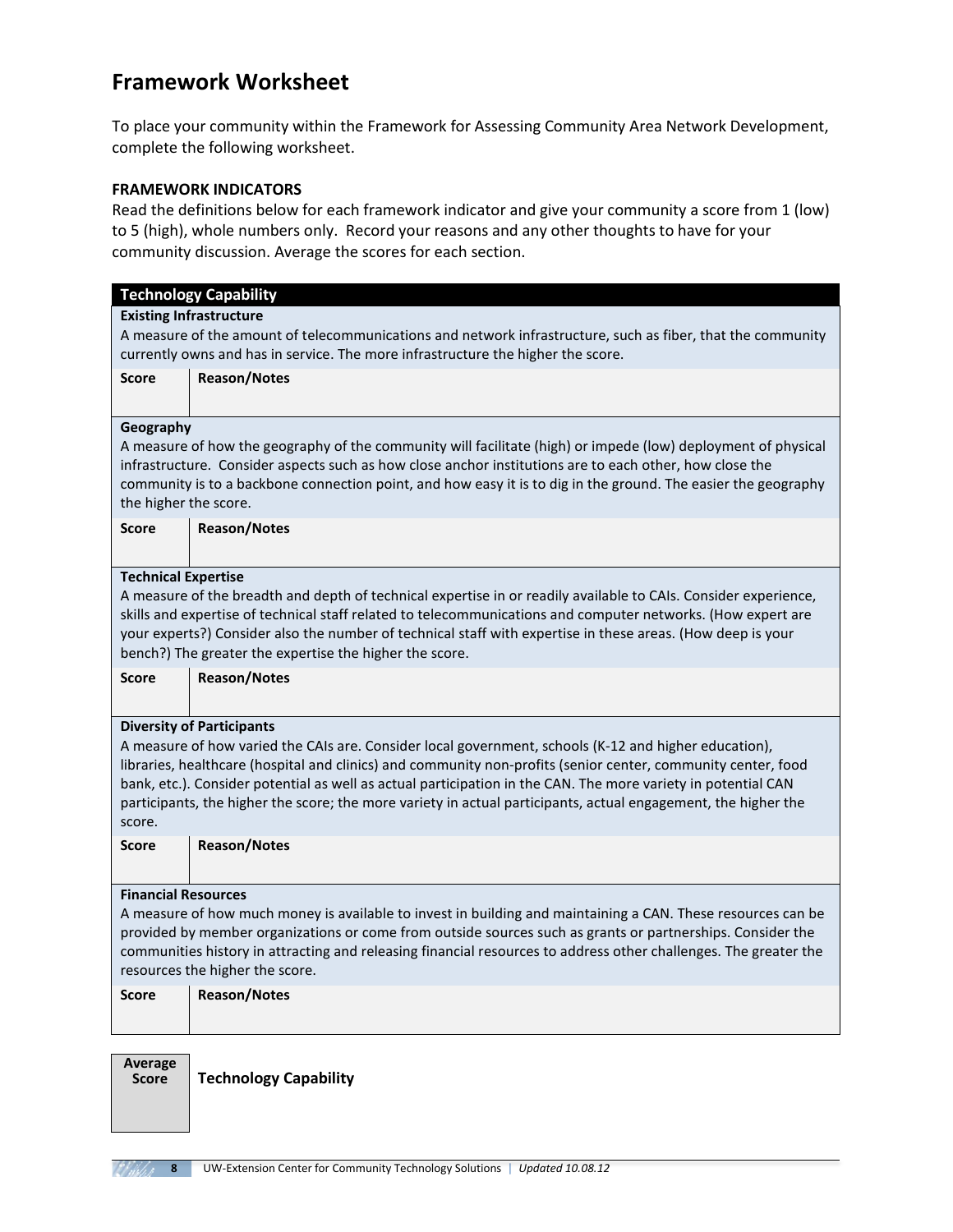| <b>Civic Engagement</b>                                                                                  |                                                                                                                |  |  |
|----------------------------------------------------------------------------------------------------------|----------------------------------------------------------------------------------------------------------------|--|--|
| <b>Awareness</b>                                                                                         |                                                                                                                |  |  |
|                                                                                                          | A measure of community leaders interest in broadband and if broadband is a community priority. Be broad        |  |  |
|                                                                                                          | in your thinking about who are community leaders. The broader the awareness, the higher the score.             |  |  |
|                                                                                                          |                                                                                                                |  |  |
| <b>Score</b>                                                                                             | <b>Reason/Notes</b>                                                                                            |  |  |
|                                                                                                          |                                                                                                                |  |  |
| <b>Understanding</b>                                                                                     |                                                                                                                |  |  |
|                                                                                                          | A measure of how well leaders can articulate the community's needs in the area of broadband. Communities       |  |  |
|                                                                                                          | with established CANs may expand this factor to consider community members in general. The deeper the          |  |  |
|                                                                                                          | understanding the higher the score.                                                                            |  |  |
| <b>Score</b>                                                                                             | <b>Reason/Notes</b>                                                                                            |  |  |
|                                                                                                          |                                                                                                                |  |  |
| Leadership                                                                                               |                                                                                                                |  |  |
|                                                                                                          | A measure of how effective, engaged community leaders are and where they rank broadband with respect           |  |  |
|                                                                                                          | to other community priorities. A community with strong, engaged leaders actively committed to improving        |  |  |
|                                                                                                          | broadband connectivity will score high on this factor. A community with ineffective leaders or leaders who     |  |  |
|                                                                                                          | are resistant to engage the topic of broadband will score low.                                                 |  |  |
| <b>Score</b>                                                                                             |                                                                                                                |  |  |
|                                                                                                          | <b>Reason/Notes</b>                                                                                            |  |  |
|                                                                                                          |                                                                                                                |  |  |
|                                                                                                          | <b>Economic Situation</b>                                                                                      |  |  |
|                                                                                                          | A measure of the overall economic situation of the community. Consider aspects such as employment, income,     |  |  |
|                                                                                                          | and population growth. The stronger the economic situation the higher the score.                               |  |  |
| <b>Score</b>                                                                                             | <b>Reason/Notes</b>                                                                                            |  |  |
|                                                                                                          |                                                                                                                |  |  |
|                                                                                                          | <b>Institutional Relationships</b>                                                                             |  |  |
|                                                                                                          | A measure of the relationships between public institutions in a community, with the emphasis on the number     |  |  |
|                                                                                                          | of relationships and formality (assuming more formal relationships are more likely to survive personnel        |  |  |
|                                                                                                          | changes). The greater the number and formality of relationships, the higher the score.                         |  |  |
| <b>Score</b>                                                                                             | <b>Reason/Notes</b>                                                                                            |  |  |
|                                                                                                          |                                                                                                                |  |  |
|                                                                                                          |                                                                                                                |  |  |
|                                                                                                          | <b>History of Collaboration</b>                                                                                |  |  |
|                                                                                                          | A measure of how often and how well individuals and organizations with in a community work together in a       |  |  |
|                                                                                                          | collaborative fashion. Consider collaboration on projects or efforts not related to broadband or CANs. The     |  |  |
|                                                                                                          | more regular the collaboration and favorable the outcome, the higher the score.                                |  |  |
| <b>Score</b>                                                                                             | <b>Reason/Notes</b>                                                                                            |  |  |
|                                                                                                          |                                                                                                                |  |  |
|                                                                                                          | <b>Public-Private Partnerships</b>                                                                             |  |  |
|                                                                                                          | A measure of frequency and success of public-private partnerships. Low scoring communities will have little    |  |  |
| or no history of this type of partnership and/or relationships between public and private entities maybe |                                                                                                                |  |  |
|                                                                                                          | contentious or openly hostile. In high-scoring communities public-private partnerships occur regularly and are |  |  |
|                                                                                                          | a significant component of any large undertaking.                                                              |  |  |
| <b>Score</b>                                                                                             | <b>Reason/Notes</b>                                                                                            |  |  |
|                                                                                                          |                                                                                                                |  |  |
|                                                                                                          |                                                                                                                |  |  |
|                                                                                                          |                                                                                                                |  |  |
| Average                                                                                                  |                                                                                                                |  |  |

**Score Civic Engagement**